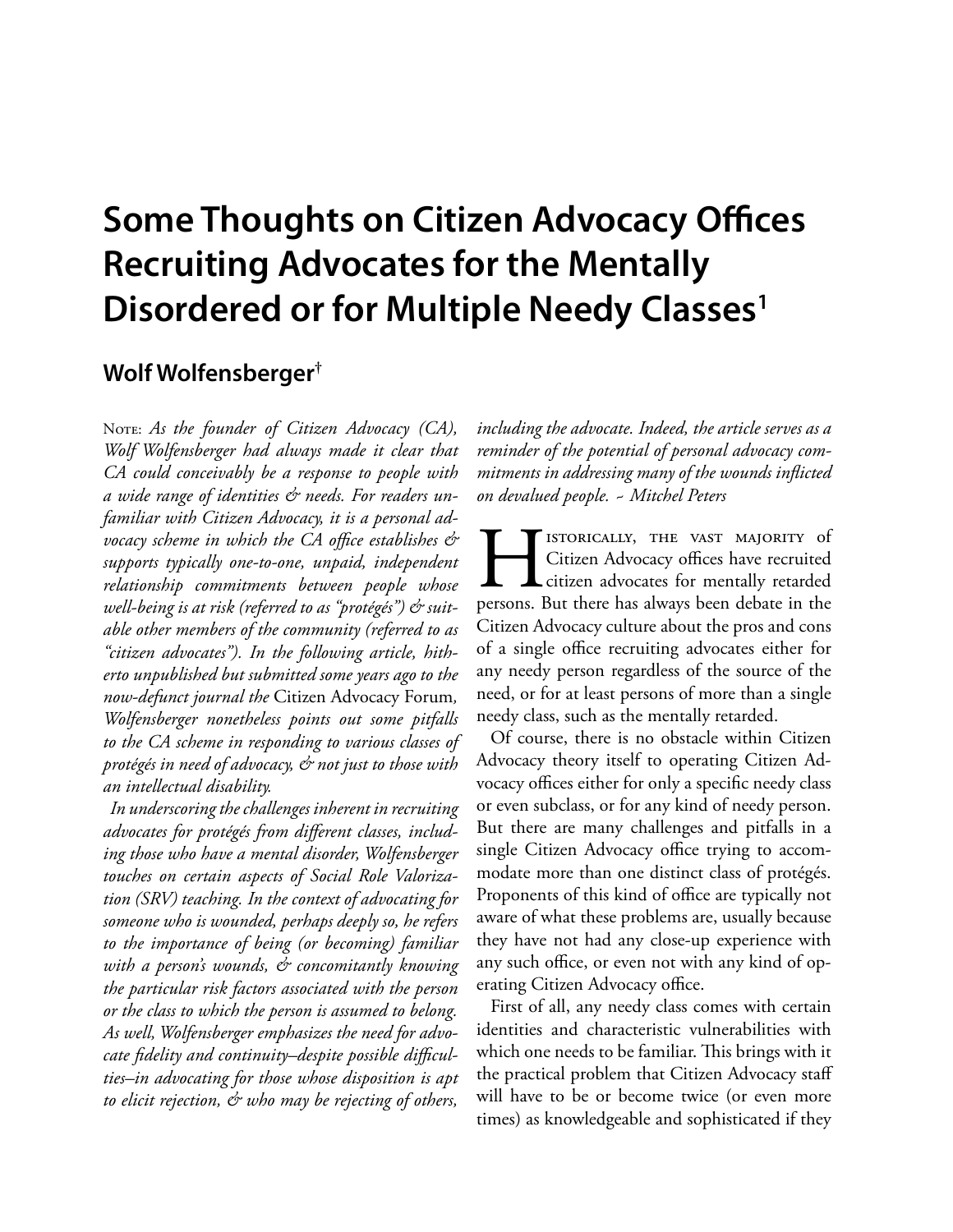were to serve two or more classes than if only one class were at issue. In turn, this would mean that it would be extremely desirable for such a Citizen Advocacy office to be a larger one, so as to be able to employ several staff members who could each specialize on a particular class that such an office would serve, rather than to gamble on the likelihood that a single staff member would be equally knowledgeable and capable vis-à-vis each of the classes at issue. Of course, one big problem with this is that a larger office would need to be much better funded, but funding is always very difficult for any kind of Citizen Advocacy enterprise to come by.

One related rationale for not lightly taking on more than one class of protégés if one can afford only one Citizen Advocacy staff member is that when there is staff discontinuity, it would be easier to recruit a replacement for a staff member who had been working with only one class of advocatees than a member who had developed expertise in working with two or more.

Furthermore, there are a great many more specific difficulties and pitfalls in working with needy populations who, despite their neediness, are likely to be mentally competent at least part of the time. Classes of needy people that might fit this scenario are the imprisoned, the poor, immigrants, certain subclasses of elderly persons, and certain subclasses of the mentally disordered. This presents several challenges.

One is that persons who are not impaired in intelligence are likely to be able to acquire a better and faster understanding of what Citizen Advocacy is all about. They may request more such information, and become suspicious if they feel that any information is being withheld, especially if they are already of a suspicious mindset. In turn, Citizen Advocacy offices are more likely to be forthcoming with such protégés than with those of impaired intelligence. Staff of those Citizen Advocacy offices that only recruit advocates for people of limited mentality may not even be aware of the difference in information transmittal to the protégés that would typically take place if the protégés were of average or higher intelligence.

Further, some Citizen Advocacy offices have tried to conceal their identity and function from protégés and many other parties. They tried to do matching and supporting without giving the appearance of having done so. This has sometimes led to bizarre practices. Two motives have been behind this strategy. (a) The Citizen Advocacy office tried to avoid the image of being a service agency. (b) The office wanted to avoid stigmatizing the protégé, as might happen if other people came to know that the person really needed a protector, or that third parties were playing matchmaker because no natural protector had come forward. By concealing itself and its activities, a Citizen Advocacy program might get away with such pretenses when protégés are mentally limited, but not with more intelligent protégés, and particularly not with any prone to believe in conspiracies, that people behind the scenes are pulling the strings that affect their lives, etc.

Also, the more a protégé possesses mental competency despite his or her other neediness, and the more wounded such a protégé is, the more one will run into situations where that which is truly in the best interest of such a person is not what the person will want or accept. In turn, this implies that such a person is apt to vigorously object to a particular advocacy action on his or her behalf that, despite its benefits for him or her, is not in accord with his or her wishes. Yet further in turn, this implies that the role of the citizen advocate is going to be a very difficult one. In fact, many citizen advocates will simply not be able to carry on with conviction over extended periods of time when they realize that what the protégé desires is bad for him or her (perhaps even very self-destructive), and that the protégé constantly countermands or sabotages that which is good for him or her. Not merely the normative person, but even an otherwise potentially very good advocate, is eventually apt to throw up his or her hands and withdraw from an advocacy role and relationship, perhaps even with some bad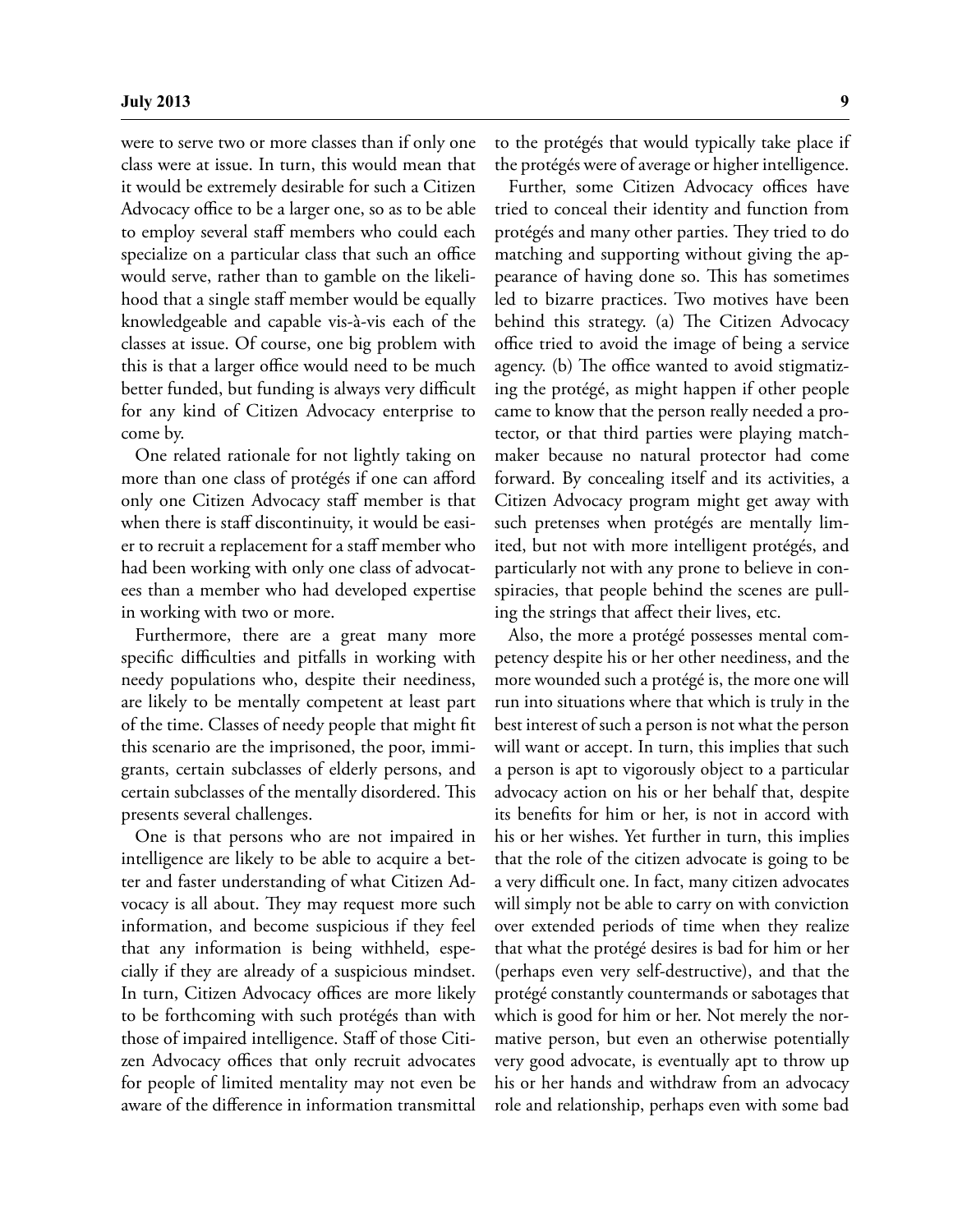feelings, in essence saying, "Who am I to stand in the way of a person who is not stupid but who irrationally desires all sorts of things for him/herself that are bad, and who wants me to get these bad things for him/her."

In the case of the mentally disordered specifically, a number of additional phenomena or special challenges need to be kept in mind.

One phenomenon that makes Citizen Advocacy for mentally disordered people difficult is that mentally disordered people hold a great variety of beliefs as to what their condition is, and what accounts for it (e.g., Baur, 1991); and sometimes, some of these ideas are systematically generated and inculcated into such persons by organized groups of people who have, or have had, mental problems themselves. Thus, opinions among the mentally afflicted may vary as to whether any mental disorder is a narrowly-circumscribed medical or "chemical" problem, whether there is a moral element to their situation, whether they are victims of conspiracies or circumstances, whether they are victims of parental errors or even mistreatment during their upbringing, etc. These ideas are apt to shape what a mentally disordered person wants, or is willing to have done for him or herself.

As part of their beliefs about mental conditions, a usually militant minority of people who have been clients of the mental services system have developed their own alternative–and often idiosyncratic–idiom, often riddled with code words, such as "survivors" for people like themselves. Both Citizen Advocacy office people and (potential) advocates may have to wrestle with this problem.

Another reality about mentally disordered protégés is that they may live with delusions–possibly of long standing. This presents problems both to the Citizen Advocacy office and to an advocate. Should a person's apparent delusions be interpreted as such to the advocate? Is the apparent delusion a real delusion, or does the person actually have a rich relative, or has the FBI really tracked the person at some time, or are the voices heard

in the person's head the voices of a radio station picked up by the person's dental work acting as an antenna and amplifier? Stranger things than these have actually happened.

One possibility (suggested by Len Surdyka) is for the Citizen Advocacy office to describe the apparent vulnerabilities of a protégé to a new advocate, present the situation as the office sees it, but also as the protégé seems to see it, and let the citizen advocate make up his/her own mind.

At any rate, advocates may find it very problematic how to respond to an apparent delusion. Agreeing with the protégé's delusions would reinforce them. Disagreeing with them might alienate the protégé from the advocate. One possibility that might work with some protégés is to agree to work only on certain specific instrumental problems that are mutually agreed upon (e.g., finding better housing, or getting or holding a job), and not deal with the protégé's beliefs. However, this could result in situations where the protégé desperately needs an advocacy to which the protégé has not agreed.

Some citizen advocates may come to believe that they would be disloyal to their protégé if they rejected the protégé's delusions. They may then begin to treat delusions as real, and act upon these false beliefs. This may not only be disastrous for everyone, but also project to the public the idea that crazy people are advocating for other crazy people–a compounding rather than an alleviation of their craziness–and which the public would think is the last thing that crazy people need.

Among other things, such advocates may demand that the Citizen Advocacy office also treat the delusions as real, and support the advocates in this. When the office does not play along, and does not provide support for an action that is based on the assumption that a delusion is real, a crisis may occur in the relationship between the office and the advocate, and the advocate may even dissociate him/herself from the office.

Another problem is that many mentally disordered people have a tendency to vacillate in ratio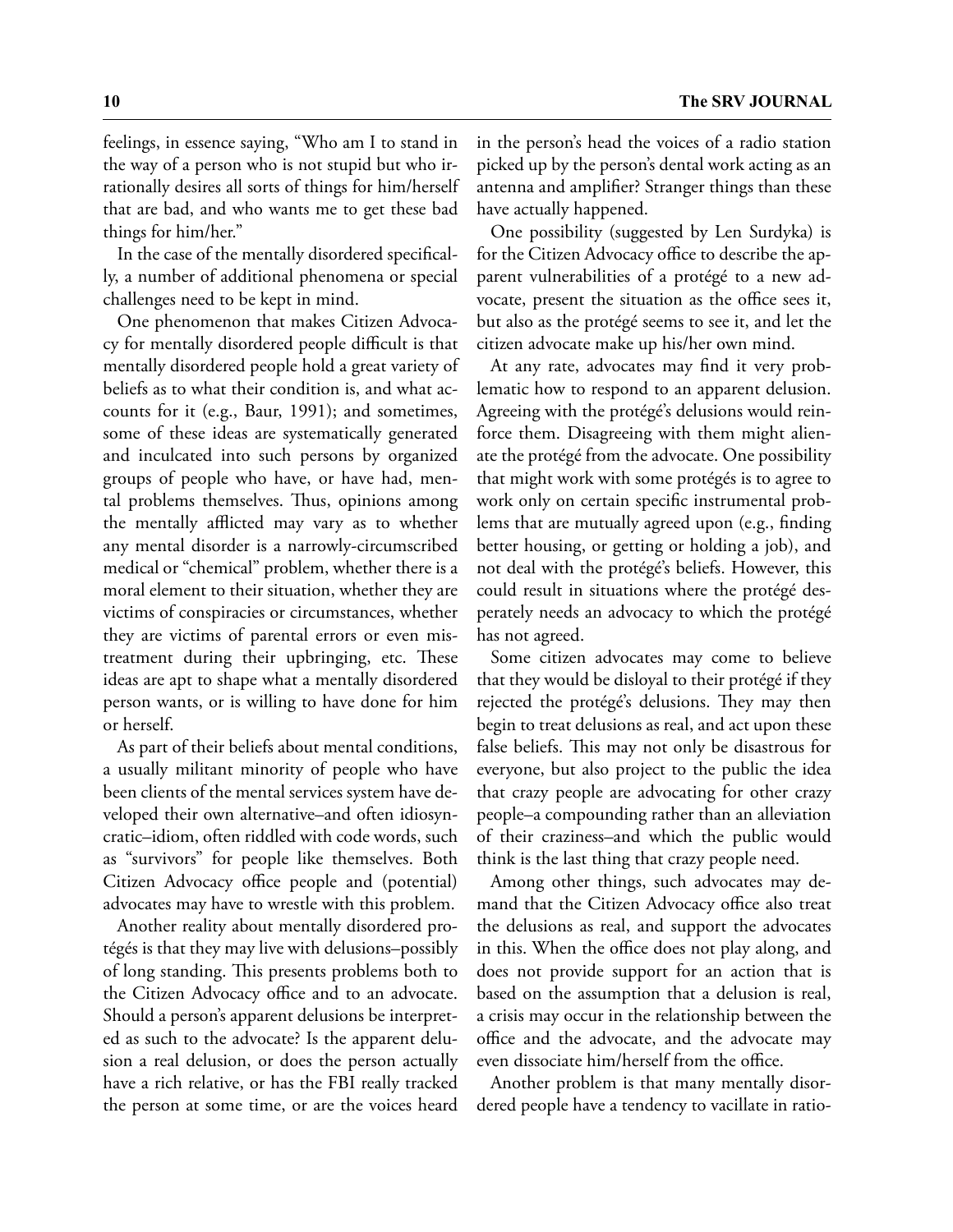nality, and in their ability or willingness to relate to any kind of surrogate or spokesperson. In fact, those with paranoid tendencies may develop suspicions about an advocate and reject his or her ministrations, or even very presence. Those with episodes of severe disturbance may even sometimes fail to recognize a previously familiar citizen advocate or Citizen Advocacy staff member, or may assume the advocate is someone other than he or she seems to be or claims to be. A good example is the founder of the American Association on Mental Health, Clifford Beers (1876-1943). When he had a psychotic episode, he was repeatedly visited by his brother, but he variously did not recognize him as his brother or suspected that he was an impostor.

These realities make extreme demands on potential advocates, as those few Citizen Advocacy offices have discovered that have tried to serve mentally disordered people. Their successes have been relatively modest, compared especially to offices serving mentally retarded people, and their staff have commonly been stressed almost beyond human endurance.

At the same time, there is no doubt that mentally disordered people who take a rejecting or even adversarial stance toward their advocates nonetheless very badly need advocates outside the service system who, despite all the problems, endure faithfully in their presence and roles. For instance, one of the things that probably helped the aforementioned Clifford Beers to recover was that his brother kept faithfully visiting him through it all, and bit by bit, Beers gained confidence in his brother and his true identity. Without this crucial link to the outside world of reality, Beers might have continued to withdraw and cut himself off, and might have entered a life-long state of insanity and residency in an asylum, as so many people in fact have done and still do under similar circumstances.

Of course, one way to avoid some of the problems of matching citizen advocates to mentally disordered people is to concentrate on a subclass of such persons that is more likely to be receptive to the ministrations of a citizen advocate. For instance, I suspect that those mentally disordered persons who are incarcerated in institutions where they are badly treated, are very reduced in circumstances, and relatively helpless, will be vastly more receptive to the efforts of a citizen advocate than mentally disordered people who live with considerable discretions in the community. An example of one class of mentally disordered people that readily comes to mind are those incarcerated long-term in so-called forensic psychiatric units, as studied by the Georgia Advocacy Office in 1998. In fact, there is one advocacy goal that such persons are very likely to agree upon with an advocate, namely, getting the person out of the detentive setting into a less-institutional or even non-institutional residential one, possibly even as a transitional step to an even less structured setting. Of course, once released from such settings (if indeed they ever are), they may become less receptive to advocacy on their behalf.

Citizen advocates have proven to be crucially important when a protégé is of fragile health, or is dealt with by the health care system. It is then very important for the Citizen Advocacy office to emphasize to advocates the inherent value of every human life. With a mentally disturbed protégé, this same message to advocates is very important even when no life-and-death issues are on the table, but when the protégé is at risk of being severely devalued or even dehumanized because of his/her bizarre beliefs, behaviors and appearances.  $\mathcal{O}$ 

#### **ENDNOTE**

1. I thank Len Surdyka and Elizabeth O'Berry for very helpful comments on an earlier draft.

#### **REFERENCES**

Baur, S. (1991). The dinosaur man: Tales of madness and en*chantment from the back ward.* New York: Edward Burlingame Books (Div. of Harper Collins).

Georgia Advocacy Office. (1998). *Reaching out to people in state psychiatric hospitals 1996-1997.* Atlanta, GA: Author.